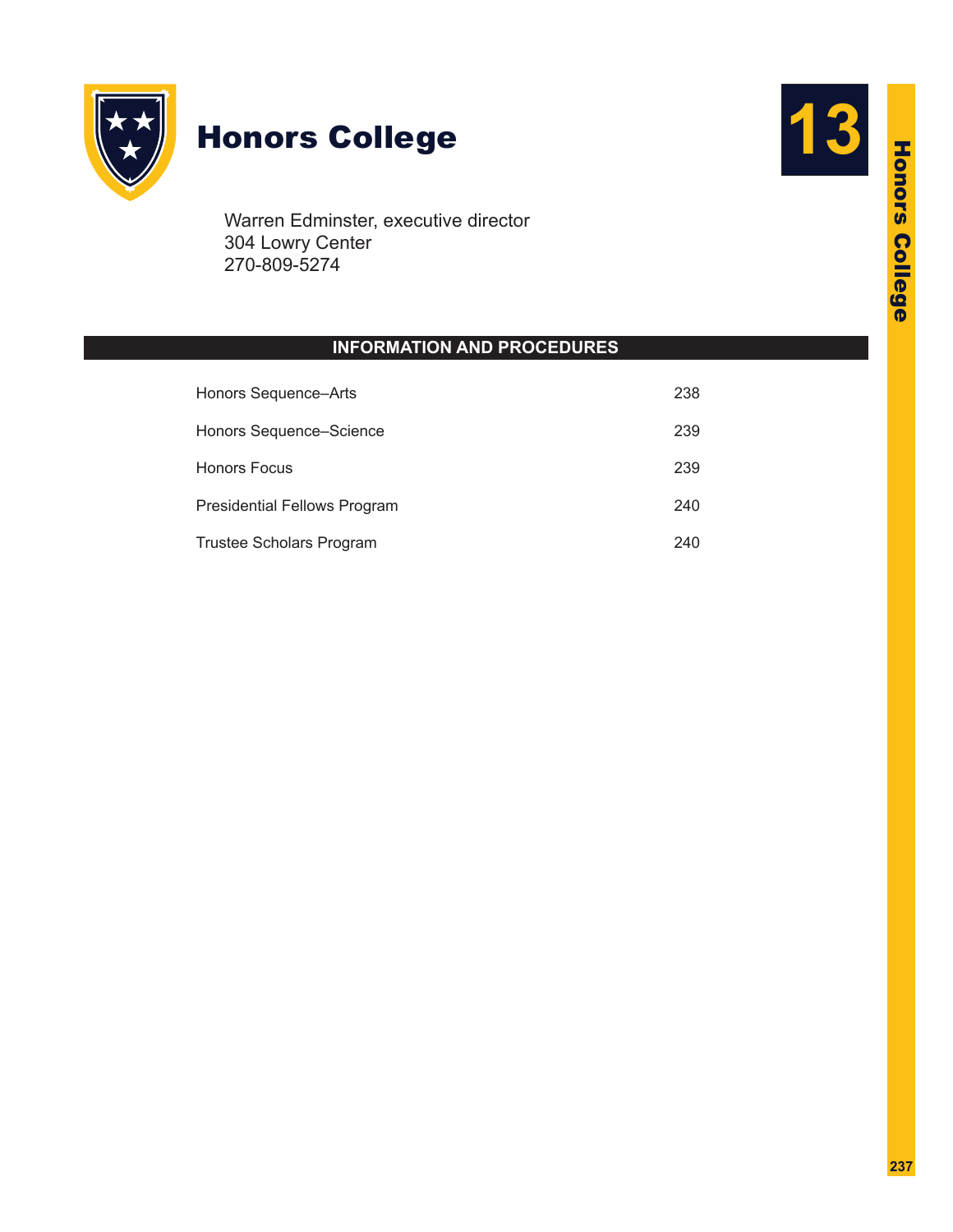# Honors College

<span id="page-1-0"></span>The Honors College offers a unique educational experience designed to teach students how to learn, how to think critically and creatively, and how to communicate effectively. Students with evidence of high achievement may qualify for the Murray State Honors College. This program has been designed to provide future social and professional leaders with exceptional thinking and communication skills, an appropriate breadth and depth of knowledge, and a sense of cultural and social responsibility.

Entering freshmen with an ACT composite score of 28 or above or exceptional high school records are invited to apply for admission to the Honors College. Acceptance is based on such factors as standardized test scores, grade point average, and evidence of leadership abilities as displayed in extracurricular interests and activities.

Accepted students must participate in at least one Honors Seminar a semester until the sequence is complete unless arrangements are made with the director of the Honors College. In order to receive an Honors Diploma, an honors student must complete the Honors Sequence described below, fulfill the required competencies, maintain a 3.2 grade point average, and satisfy all Murray State graduation requirements including the completion of an area or a major and minor. In the programs they choose, honors students will be expected to select the more challenging courses offered.

The Honors College encourages intellectual exchange among students, professors, and visiting scholars. Ample opportunity is provided for dialogue.

The hallmarks of the Honors College are small class size and the resulting individual attention available to its students. Professors are readily available to all students in developing a full understanding of the course materials. The faculty are selected partly on the basis of their commitment to fostering interactive intellectual contact with students.

Only students admitted to the Honors College may enroll in HON prefix courses or in ENG 150 Honors English.

### **Honors Diploma Curricula**

#### **Honors Sequence - Arts**

**Bachelor of Arts (B.A.) Bachelor of Arts in Business (B.A.B.) Bachelor of Fine Arts (B.F.A.) Bachelor of Music (B.M.)**

HON 100T Transitions<sup>1</sup> ENG 150 Honors Rhetoric, Composition and Research HON 251 Honors Seminar in Literature and Philosophy

#### Two of the following<sup>2</sup>:

|  | HON 109 Interdisciplinary Humanities and Fine Arts     |
|--|--------------------------------------------------------|
|  | HON 161 Honors Seminar in Visual Arts                  |
|  | <b>HON</b> 162 Honors Seminar in Music                 |
|  | HON 163 Honors Seminar in Theatre                      |
|  | HON 164 Honors Seminar in Fine Arts and Culture Abroad |
|  | <b>HON</b> 165 Honors Seminar in Communication         |
|  |                                                        |
|  |                                                        |

#### *One of the following:*

HON 201 Honors Seminar in World History I HON 202 Honors Seminar in World History II

# *One of the following:*

HON 261 Honors Seminar in Science HON 262 Honors Seminar in Mathematics

#### *Three of the following:*

- HON 133 Honors Seminar in Sociology
- HON 140 Honors Seminar in American National Government
- HON 150 Honors Seminar in Archaeology
- HON 180 Honors Seminar in Psychology

HON 201 Honors Seminar in World History I<sup>3</sup>  *or*

- HON 202 Honors Seminar in World History II<sup>3</sup>
- HON 203 Honors Seminar in American History
- HON 232 Honors Seminar in Economics
- HON 212 Honors Seminar in Ethics
- HON 252 Honors Seminar in Literature and Philosophy II
- HON 270 Honors Seminar in International Relations
- HON 272 Honors Seminar in Comparative Politics
- HON 290 Honors Seminar in Service and the Nonprofit Sector

#### *One of the following:*

 *or*

 $\alpha r$ 

- HON 437 Senior Honors Thesis
- HON 440 Honors Professional Engagement Project
- HON 444 Honors Internship Research and Analysis

<sup>1</sup>HON 100T is only required for undeclared incoming honors students.

2 HON 165 is required for business, education, or nursing majors.

<sup>3</sup>Choose whichever was not taken previously.

#### **Additional Honors Diploma Requirements**

**Competency in Mathematics** - The student must complete three hours of mathematics chosen from the University Studies mathematics category (not including HON 262) at STA 135 or MAT 140 or higher. This course can serve as the prerequisite for HON 262.

**Competency in Science** - The student must complete one lab science chosen from the University Studies science category. This course can serve as the prerequisite for HON 261.

**Competency in Modern Language** - **12-hour sequence** (excluding 105) **in one modern language culminating no lower than a 202-level course**—Example: SPA 101, SPA 102, SPA 201, SPA 202. International students who are non-native English speakers may substitute 12 hours of English literature, linguistics, or writing classes (excluding ENG 105/150) for the modern language requirement by permission of the Honors Executive Director.

**Study Abroad** - Students must participate in a year, semester, or summer study abroad program (9 day minimum). Courses taken abroad may be used towards the Honors Sequence, modern language competency, major, or minor. International students may substitute a Study USA experience of at least nine days for the study abroad requirement by permission of the Honors Executive **Director** 

**238**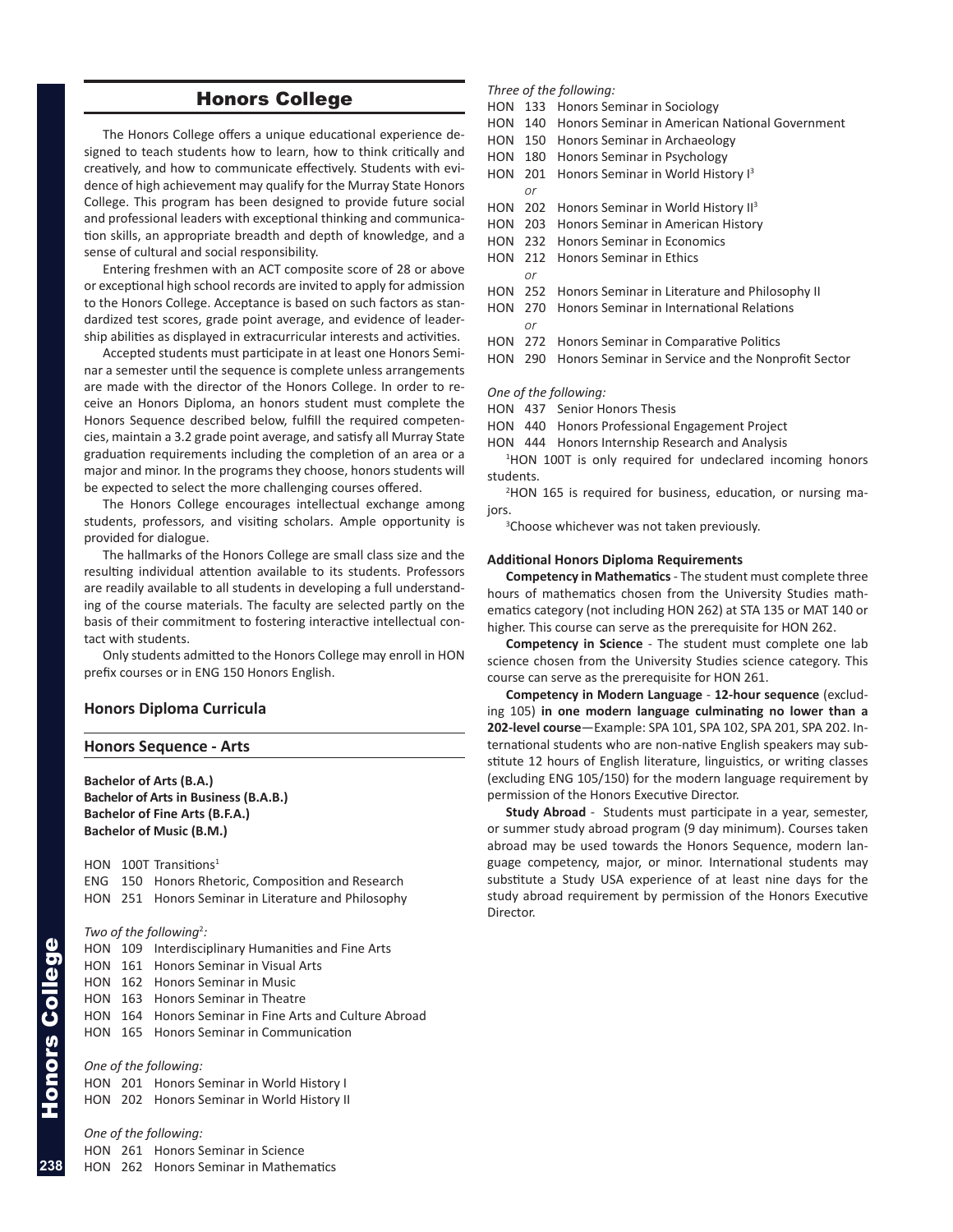#### <span id="page-2-0"></span>**Honors Sequence - Science**

**Bachelor of Science (B.S.) Bachelor of Science in Agriculture (B.S.A.) Bachelor of Science in Business (B.S.B.) Bachelor of Science in Engineering (B.S.E.) Bachelor of Integrated Studies (B.I.S) Bachelor of Science in Nursing (B.S.N.) Bachelor of Social Work (B.S.W.)**

HON 100T Transitions<sup>1</sup>

ENG 150 Honors Rhetoric, Composition and Research HON 251 Honors Seminar in Literature and Philosophy

#### Two of the following<sup>2</sup>:

HON 109 Interdisciplinary Humanities and Fine Arts HON 161 Honors Seminar in Visual Arts HON 162 Honors Seminar in Music HON 163 Honors Seminar in Theatre

HON 164 Honors Seminar in Fine Arts and Culture Abroad

HON 165 Honors Seminar in Communication

#### *One of the following:*

- HON 201 Honors Seminar in World History I
- HON 202 Honors Seminar in World History II

*One of the following:*

HON 212 Honors Seminar in Ethics HON 252 Honors Seminar in Literature and Philosophy II

- *Two of the following:*
- HON 133 Honors Seminar in Sociology HON 140 Honors Seminar in American National Government HON 150 Honors Seminar in Archaeology HON 180 Honors Seminar in Psychology HON 201 Honors Seminar in World History I<sup>3</sup>  *or* HON 202 Honors Seminar in World History II<sup>3</sup> HON 203 Honors Seminar in American History HON 232 Honors Seminar in Economics HON 270 Honors Seminar in International Relations  *or* HON 272 Honors Seminar in Comparative Politics HON 290 Honors Seminar in Service and the Nonprofit Sector

*One of the following:*

- HON 437 Senior Honors Thesis
- HON 440 Honors Professional Engagement Project
- HON 444 Honors Internship Research and Analysis

<sup>1</sup>HON 100T is only required for undeclared incoming honors students.

2 HON 165 is required for business, education, or nursing majors.

<sup>3</sup>Choose whichever was not taken previously.

#### **Additional Honors Diploma Requirements**

**Competency in Mathematics** - The student must complete three hours of mathematics chosen from the University Studies mathematics category (not including HON 262) at STA 135 or MAT 140 or higher.

**Competency in Science** - The student must complete one lab science chosen from the University Studies science category.

**Competency in Modern Language** - **6-hour sequence** (excluding 105) **in one modern language culminating no lower than a 102-lev-** **el course**—Example: SPA 101, SPA 102. International students who are non-native English speakers may substitute six hours of English literature, linguistics, or writing classes (excluding ENG 105/150) for the modern language requirement by permission of the Honors Executive Director.

**Additional Hours of University Studies Science, Math, or Language** - Nine hours in addition to the competency courses mentioned above; students should consult their major advisors in deciding which courses to take, as specific courses are often needed to fulfill general education requirements for some majors. Either **HON 261** or **HON 262** may be taken for three of these hours.

**Study Abroad** - Students must participate in a year, semester, or summer study abroad program (9 day minimum). Courses taken abroad may be used towards the Honors Sequence, modern language competency, major, or minor. International students may substitute a Study USA experience of at least nine days for the study abroad requirement by permission of the Honors Executive Director.

## **Honors Focus**

Students who complete the following requirements but who are unable to finish the complete Honors Sequence for the Honors Diploma will receive their Bachelor's Degree with an Honors Focus. Unlike Honors Diploma graduates, *students receiving credit for the Honors Focus must satisfy the appropriate University Studies curriculum for their major*. Students must graduate with a 3.2 GPA to receive the Honors Focus.

**Take six of the following seminars while at Murray State. At least three of these seminars must be at the 200-level. Only one of these seminar credits can be a substitution from another institution. ENG 150 may be substituted for one of the Honors seminars by permission of the director.**

HON 133 Honors Seminar in Sociology HON 140 Honors Seminar in American National Government HON 150 Honors Seminar in Archaeology HON 161 Honors Seminar in Visual Arts HON 162 Honors Seminar in Music HON 163 Honors Seminar in Theatre HON 164 Honors Seminar in Fine Arts and Culture Abroad HON 165 Honors Seminar in Communication HON 180 Honors Seminar in Psychology HON 201 Honors Seminar in World History I HON 202 Honors Seminar in World History II HON 203 Honors Seminar in American History HON 212 Honors Seminar in Ethics HON 232 Honors Seminar in Economics HON 251 Honors Seminar in Literature and Philosophy I HON 252 Honors Seminar in Literature and Philosophy II HON 261 Honors Seminar in Science HON 262 Honors Seminar in Mathematics HON 270 Honors Seminar in International Relations HON 272 Honors Seminar in Comparative Politics HON 290 Honors Seminar in Service and the Nonprofit Sector

## *and complete two of the following requirements*

Complete a 102, 201, or 202 foreign language class. Note: 101 course in the same language is a prerequisite for the 102 course, but the student may place out or test out of these prior credits with sufficient prior instruction. International students who are non-native English speakers may substitute six hours of English literature, linguistics, or writing classes (excluding ENG 105/150) for the foreign language requirement by permission of the Honors Director.